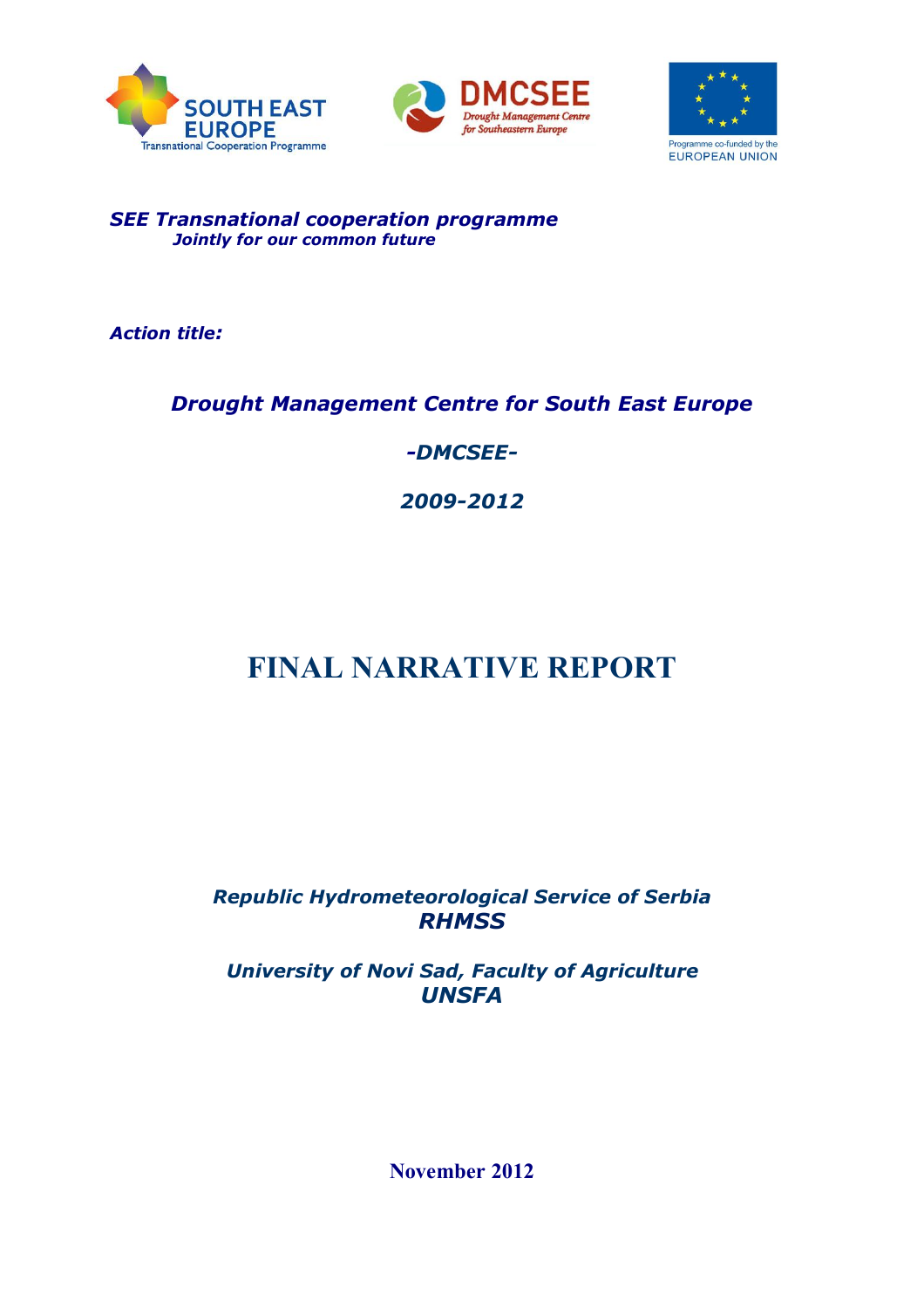# **FINAL NARRATIVE REPORT**

# **1. Description**

- 1.1. Name of beneficiary of grant contract: Republic Hydrometeorological Service of Serbia (RHMSS)
- 1.2. Name and title of the Contact person:

Zoran Krajinović, Head of the International Programmes and Projects Department

1.3. Name of partners in the Action:

University of Novi Sad, Faculty of Agriculture (UNSFA) – Department of Water Management

1.4. Title of the Action:

Drought Management Centre for South East Europe (DMCSEE)

- 1.5. Contract number: 2009/223-251
- 1.6. Start date and end date of the Action: 11/26/2009 09/25/2012
- 1.7. Target country(ies) or region(s): Serbia, SEE Region
- 1.8. Final beneficiaries  $\&$ /or or target groups (if different) (including numbers of women and men):

The overall DMCSEE project objective was reducing negative drought impacts by improving drought monitoring, preparedness and risk assessment. Since drought seriously affects economy in Serbia and, thereby, the entire society, there is a huge number of potential beneficiaries. Target groups and beneficiaries are different relevant users of various Project outputs: economic policy decision makers, through researchers within scientific institutes and universities, as well as users within the scope of various branches of economy: agriculture (agriculture production and trade organizations, farmers and their associations, etc.), water utilities, energy sector, etc. Furthermore, it can be said that the final beneficiaries of the DMCSEE project realization achievements are the majority of citizens of the country.

1.9. Country(ies) in which the activities take place (if different from 1.7):

DMCSEE was a Regional Project and its implementation was carried out by institutions from nine SEE countries: Slovenia, Hungary, Bulgaria, Greece, Croatia, Serbia, Montenegro, FYR Macedonia and Albania.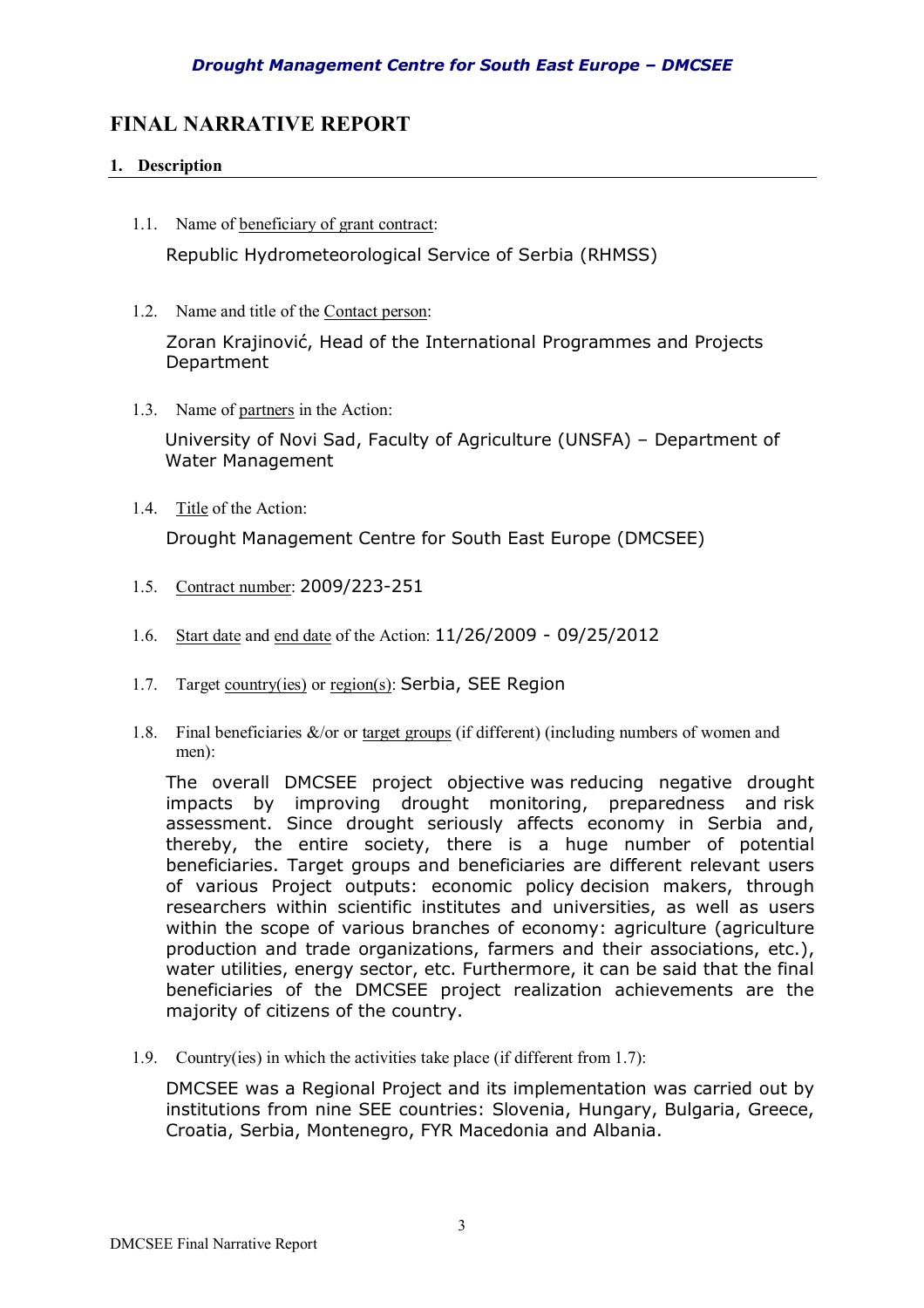# **2. Assessment of implementation of Action activities**

2.1. Executive summary of the Action

It may be concluded that the DMCSEE project in Serbia was in essence satisfactory, considering the planned and achieved results and the overall capacity building accomplished within the topic on the one hand, and certain problems that influenced the implementation flow - especially at the beginning, on the other. Serbian project partners achieved considerable results within almost all of the complex activities which have been planned. These activities were: establishing closer regional cooperation related to the problem of drought; connecting to the developed Project internet platform and creating appropriate pages within the institutions' internet presentations; improving climate data quality check and homogenization, as well as climatological parameters and drought indices mapping operative procedures; implementation of developed methodology for drought monitoring and improvement of products dissemination; development and implementation of drought early warning methodology; obtaining drought vulnerability assessment by applying various approaches; building capacity on drought issues through participation in special expert trainings; promoting public awareness about the importance of effective drought management and strengthening user capacity for utilization of information about drought for the mitigation purposes by organization of the National Drought Seminar and performing other project outputs dissemination activities.

On the other hand, it should be emphasized that most of the problems with which Serbian DMCSEE project partners were faced during the implementation were within the scope of project administration, particularly financial administration. These were: initial distressing discrepancy of local financial regulations, the lack of previous experience on this type of projects (reporting procedures, tender procedures according to EC external actions, financial administration), some practical problems with the RHMSS civil servants project engagement, etc.

2.2. Activities and results

The activities performed by project partners from Serbia and the accomplished results which are presented in more detail within this chapter of the Report refer mainly to the **period December 2011 – September 2012.** This is the period which was not covered by two interim reports which were already prepared and approved by Contracting authority in the course of the project implementation. Recapitulation of the most important activities and results achieved by Serbian PPs from the beginning to the end of the implementation are presented within some of the other chapters of the Report.

The DMCSEE Project, which was implemented under the management of the Environmental Agency of the Republic of Slovenia (EARS, Lead Partner, LP) contained seven work packages – complex activities, including Project proposal preparation (WP-0). Project partners from Serbia actively participated in the implementation of the majority of those activities during the above stated period, as it was during the whole implementation period. These activities were: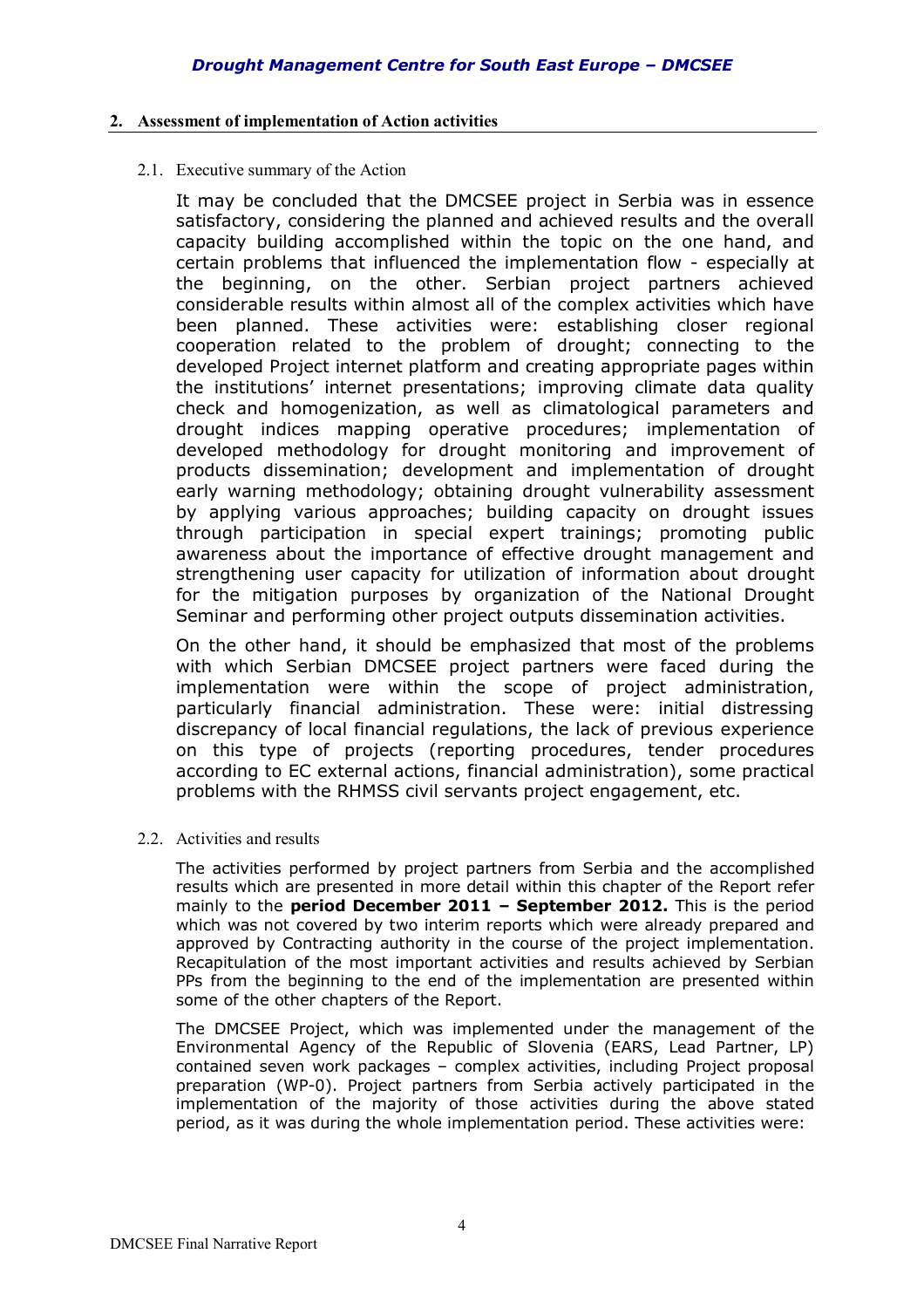# Activity 1 - **WP1. Transnational Project Management and Coordination**

During the determined period, as well as in the course of the whole project implementation, RHMSS and UNSFA performed regular communication with each other and the coordination of actions at the national level, according to the ongoing project activities and institution's project role and responsibilities. The necessary administrative and financial project management was carried out, too. RHMSS, as IPA financial leading PP, had a specific role with regard to integrated financial administration, reporting and consultations with the EU Delegation to Serbia and National Contact Point (NCP) within the Department for Cross-border and Transnational Cooperation Programmes of the Serbian European Integration Office, as well as Department of Contracting and Financing of the EU Funded Projects within the Serbian Ministry of Finance, which were also actively involved in project implementation. It should be mentioned here that the official DMCSEE project closure date was  $31<sup>st</sup>$  May 2012 for the majority of PPs, after the approval of the request for the two month prolongation of the implementation period. However, Serbian PPs continued their activities up to 25<sup>th</sup> September 2012 according to Grant contract No. 2009/223-251. These activities were, in the first instance, related to the preparation of a final project publication in Serbian and promotional materials, as well as to the application and dissemination of project achievements.

Representatives of the DMCSEE PPs from Serbia attended at the last DMCSEE Consortium meeting (as well as all previous consortium meetings) which was organized near the formal end of project implementation:

• 7<sup>th</sup> DMCSEE Consortium meeting, Ljubljana, Slovenia, 16<sup>th</sup> May 2012 (9 representatives);

Reporting about the results achieved during the previous period was conducted at the Consortium meeting. Representatives of DMCSEE PPs from Serbia actively participated in technical discussions and final project tasks planning. Consortium activities were documented by progress presentations/reports on Work packages, Consortium meeting minutes, Consortium to do list, attendance list, etc. In addition to that, consultations about the possibilities for further close cooperation of PPs on drought issues were also carried out.

Both Project partners continued to regularly carry out the internal written project reporting during the third year of project implementation. Internal DMCSEE Partner Activity Reports were prepared and sent timely to Project LP:

Sixth DMCSEE PAR for the period September 2011 - February 2012;

and

Seventh DMCSEE PAR for the period March - August 2012.

Preparation and approval of the Second Interim Project Progress Report for the period 12/01/2010-11/30/2011 were accomplished easily and quickly in comparison with the same procedures related to the First Interim PPR which were long-lasting and quite troublesome. Draft documents (Narrative and Financial Report, as well as the List of expenditures for both Serbian PPs) were sent to the NCP on 7<sup>th</sup> February 2012. Some improvements of the Report, which also included the time-table for the activities planned for the next period, were introduced on the basis of the suggestions received from NCP and the Sector for Contracting and Financing of EU Funded Projects within the Ministry of Finance. The signed Second Interim Project Progress Report, along with the Request for further pre-financing payment and plan of expenditures (Budget follow-up table) for the third year of the DMCSEE implementation was sent to the EU Delegation to Serbia on 29<sup>th</sup> February. The Interim Report was approved by the EU Delegation to Serbia on 16<sup>th</sup> April 2012 without any objection.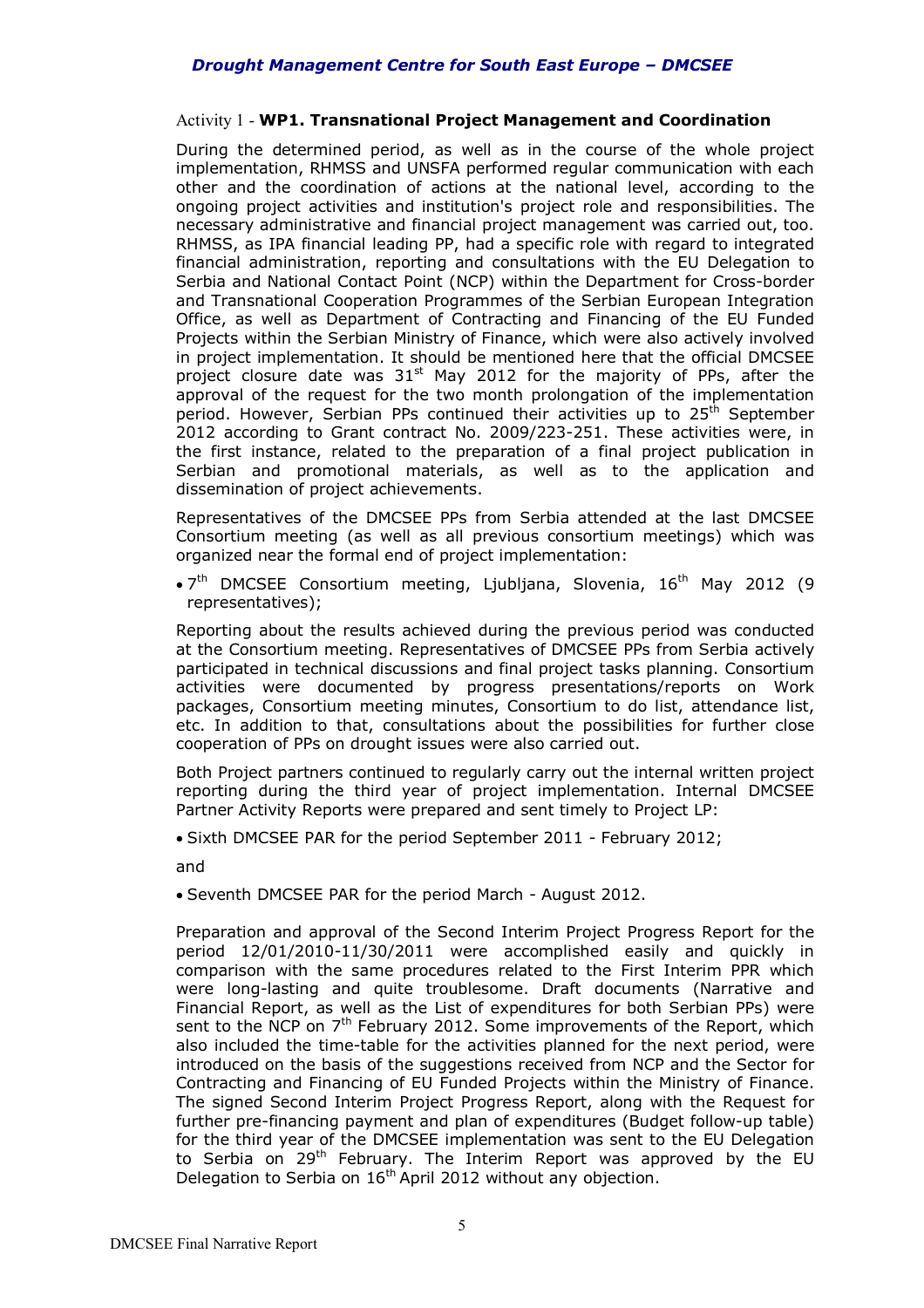The third installment of pre-financing from the IPA funds was paid in on  $6<sup>th</sup>$  June. Bearing in mind that the second installment of pre-financing was finally realized on  $4<sup>th</sup>$  January 2012, it should be stressed that the availability of project funds was a great deal better in the course of the third year of project implementation compared to the previous period. So, assets spending rate increased considerably.

Notification letters on the fourth and fifth minor budget changes with adequate annexes and explanations were prepared and sent to the EU Delegation to Serbia. Budget changes were mainly in connection with the attendance of Serbian PP representatives at the  $7<sup>th</sup>$  DMCSEE Consortium meeting and Final Conference, printing of the Final publication (edition in Serbian) and DMCSEE Leaflet, production of promotional material and some redistribution of project team salary assets. Budget changes were acknowledged by the EU Delegation*.*

Contrary to the fact that certain difficulties existed during the previous reporting period concerning subcontracting according to the EC external action rules, a substantial advancement within this scope was achieved during the third year of the project implementation. Purchasing of computers was finally completed and besidesover even four service and supply contracting procedures and connected actions were successfully accomplished. These were: organization of a DMCSEE National drought seminar including the production of DMCSEE banner (announcement placard), poster and promotion material packages; printing of the Final DMCSEE publication and Leaflet, as well as the provision of the additional promotional material; purchasing of auxiliary computer equipment (toner cartridges); and final financial auditing of the project.

Finally, about the end of the discussed period, i.e. near the Project implementation ending, the preparation of Final DMCSEE Narrative and Financial report began.

# Activity 2 - **WP2. Communication and Dissemination**

Both Serbian PPs paid considerable attention to the issues of communication and dissemination of DMCSEE project information during the entire period of implementation, which characterized the previous period, too. Near the end of the project, the list of project relevant stakeholders - decision makers, administration actors and various end users in Serbia was significantly expanded and updated for the purpose of closing the distribution of Final publication and project promotional materials.

Various dissemination activities were performed during the third year of project implementation. The following should be mentioned:

- A scientific paper related to the DMCSEE project and titled: "Characterization of droughts in Serbia using standardized precipitation index and Markov chains" was prepared by UNSFA experts. The paper was published in the Serbian journal of agricultural sciences "Contemporary Agriculture" Vol. 60, No. 3-4 (University of Novi Sad, Faculty of Agriculture, December 2011, 200 copies printed);
- Some of the most recent achievements of the Project were announced by UNSFA experts at the Conference "Melioracije 12" ("Land Reclamation 12") held under the organization of the Faculty of Agriculture in Novi Sad on 26<sup>th</sup> January 2012 (around a hundred participants). The scientific paper "Monitoring indicators of detrimental floods and droughts which can be used for the reclamation planning improvement" was published in the Conference book of the proceedings (200 copies printed);
- DMCSEE project was promoted by a relevant poster and through the distribution of DMCSEE Leaflet (in Serbian and English) and promotional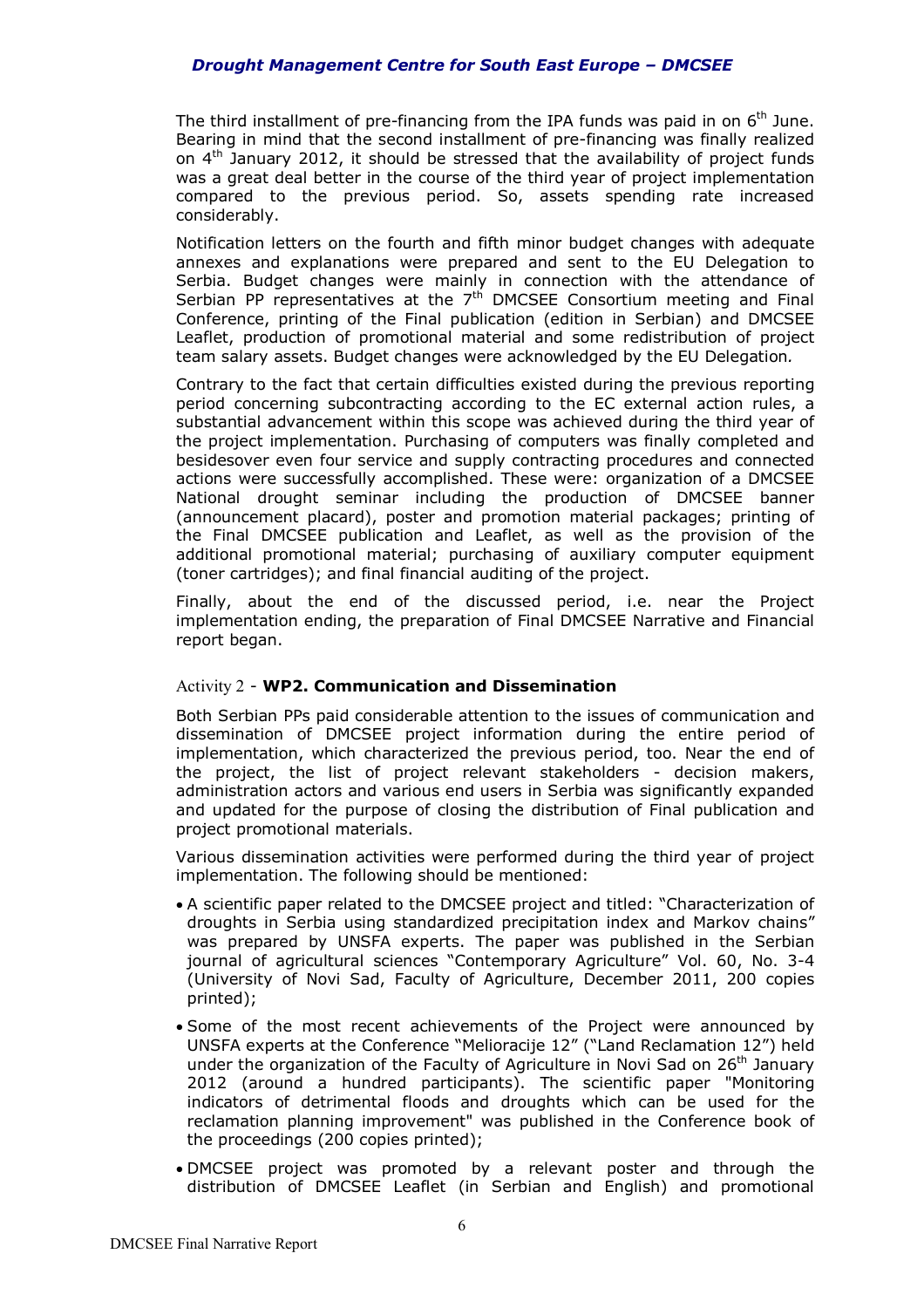packages in the framework of the National DMCSEE Drought Seminar which took place on 26<sup>th</sup> and 27<sup>th</sup> April 2012 in Belgrade (about 50 sets were distributed). Seminar press release was also sent to a number of relevant media prior to the beginning of the meeting. In addition to that, during the Seminar project team members and some other attending experts gave a couple of interviews to media representatives;

- Scientific paper "Estimation of agricultural drought vulnerability using GIS tools: A case study of Vojvodina (Serbia)" was presented at the international BALWOIS 2012 Conference on Water, Climate and Environment (Ohrid, FYR Macedonia,  $28<sup>th</sup>$  May -  $2<sup>nd</sup>$  June 2012) and was published within the book of proceedings;
- Article "Drought monitoring in Serbia" prepared by RHMSS experts was published within the book of proceedings of a Joint JRC/DMCSEE/University of Ljubljana workshop under the FP7 EuroGEOSS project: "Different approaches to drought monitoring – towards EuroGEOSS interoperability model" (University of Ljubljana, Biotechnical faculty, 2012, 50 copies printed);
- Dissemination of DMCSEE information was conducted via pages of the RHMSS Internet presentation *http://www.hidmet.gov.rs/ciril/meteorologija/dmcsee.php,*  and *http://www.hidmet.gov.rs/ciril/projekti/index.php*, as well as through the UNSFA Web page *http://polj.uns.ac.rs/DMCSEE/DMCSEE.html.* A little less than six hundred individual views of the documents in these pages were registered during the discussed period. A related RHMSS page "Moisture conditions" *http://www.hidmet.gov.rs/eng/meteorologija/uslovi vlaznosti.php* with a number of regularly updated drought monitoring products for Serbia was visited about eight hundred times a month in the course of the period. Ten-day prediction of moisture conditions for the whole territory of the Republic is available on *http://www.hidmet.gov.rs/ciril/meteorologija/agrometeorologija.php (*Agricultural meteorology weekly bulletin in Serbian). Furthermore, within the Internet presentation of the South East European Virtual Climate Change Centre (SEEVCCC) hosted within RHMSS *http://www.seevccc.rs/dmcsee/dmcsee.html* (recently created page) various drought products for the SEE region are available. There can be found moisture condition analyses according to various indicators and different time-scales (1,2,3 and 6 months) starting from 1951, as well as predictions of various moisture indicators and estimations of extreme drought occurrence probability up to three months ahead.

Moreover, PPs from Serbia continued to participate in the improvement and promotion of the DMCSEE platform *http://www.dmcsee.eu/* and GISS server*: http://www.dmcsee.org/GISapp.*

- UNSFA experts visited a number of local water management companies throughout the main agricultural region in Serbia – the Vojvodina province (places: Bačka Palanka, Vrbas, Zrenjanin, Sombor, Pančevo, Vršac, Subotica and Sremska Mitrovica) and presented the DMCSEE project achievements to the companies' staff;
- Invited member of the UNSFA project team presented DMCSEE project activities and results in detail at the Faculty of agriculture in Banja Luka (Republika Srpska - Bosnia and Herzegovina, 20<sup>th</sup>-22<sup>nd</sup> September 2012)
- Near the closure of the project RHMSS published the Serbian edition of the DMCSEE Final publication – summary of project results (550 copies). Besides translating and reviewing almost all articles from the Final publication in English, Serbian PP experts also contributed by preparing five additional articles. Distribution of the Final publication, DMCSEE leaflet (brochure), which was also printed (500 copies), technical project papers and promotional materials to various users interested in drought issues was going on in the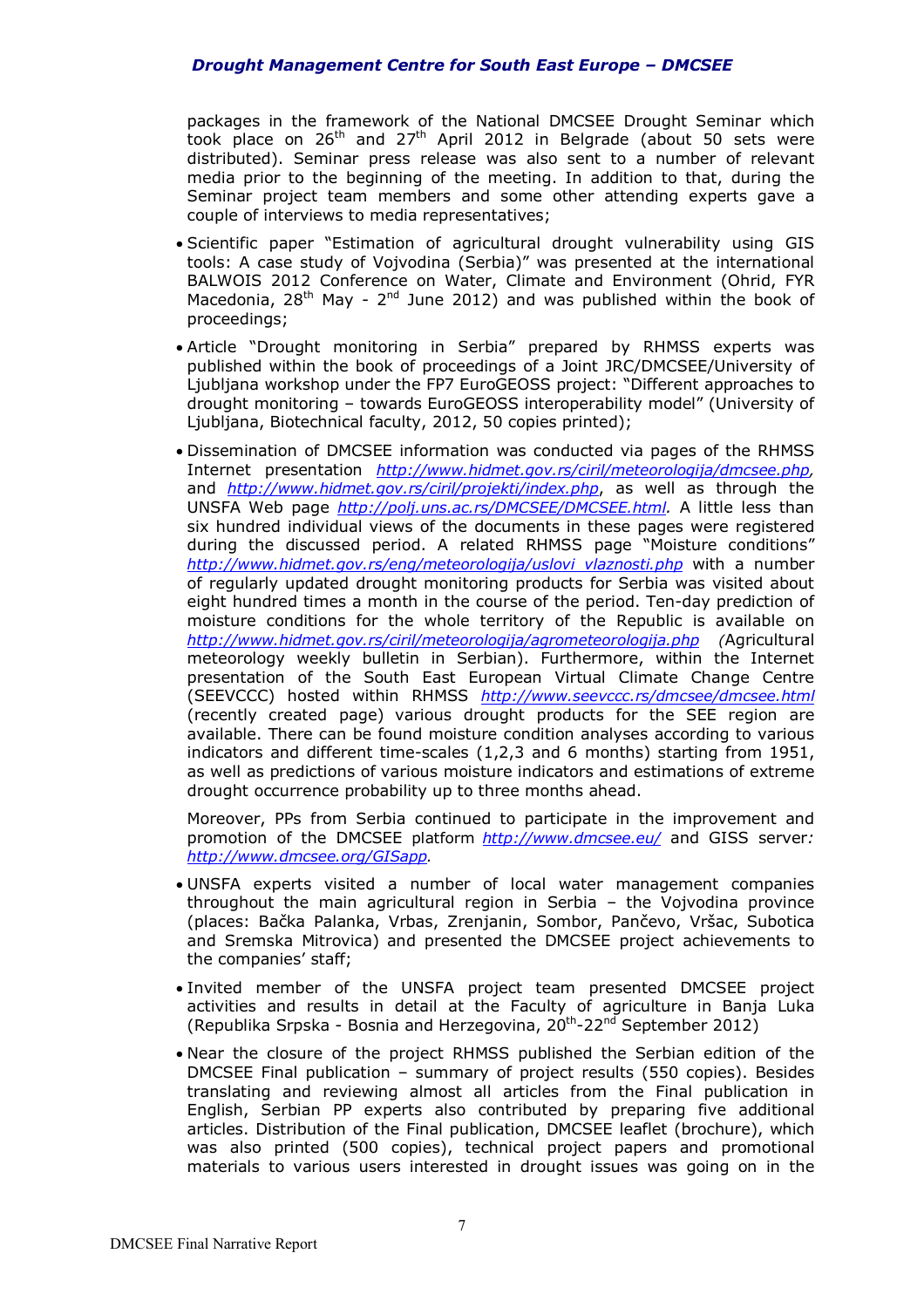course of the project implementation, is running now and will continue in the future.

The accompanying DMCSEE standard reports about dissemination actions were also prepared during the mentioned period and sent to the WP responsible partner (WP RP).

Representatives of both Serbian project partners (9 representatives) actively participated in the Final DMCSEE Conference which took place in Ljubljana, Slovenia (14<sup>th</sup>-15<sup>th</sup> May 2012). Overall Project achievements were presented in detail in front of around 70 participants at the Conference and were seriously discussed.

It should be noted here that the number of relevant articles/appearances in the press and other media, the number of administrative/scientific/utility actors and individuals introduced with the project outputs, the number of participants in international conferences, the upgraded web sites of PPs and the number of hits per month on them, as well as the number of publications produced are all stated within the DMCSEE Logical Framework as objectively verifiable indicators of project achievement. Final project achievements in terms of the DMCSEE Logical Framework (LF) verifiable indicators are presented in more detail within Chapter 2.4.

#### Activity 3 - **WP3. Climatological monitoring and mapping system**

#### Activity 3.1: **Preparation of climate data and maps**

RHMSS experts continued the application of MASH software (Multiple Analysis of Series for Homogenization, data processing, testing and analyses) on national climate data sets. Series (period 1961-2010) of daily maximum and minimum temperature, sunshine duration, average daily wind speed and daily precipitation data were processed for twenty nine principal meteorological stations. Precipitation data for more than a hundred climatological and precipitation stations were also processed. Analysis and evaluation of derived homogenized data series were carried out, too. Skills and results gained within this project activity will be continuously used henceforth in climate data processing practice.

# Activity 3.2: **Implementation of drought monitoring system**

Along with carrying out operative spatial analyses of moisture conditions for the territory of Serbia and regular updating of the results on the corresponding RHMSS internet pages, the following related work performed during the discussed period should also be mentioned. The preparation of operative ten-day prediction of moisture conditions for Serbia started at the beginning of May 2012. Predictions have been prepared once a week and presented within the Agricultural meteorology weekly bulletin in Serbian. Prediction is based on the sixty-day Standardized Precipitation Index (SPI) using the ECMWF and RHMSS precipitation medium range forecast. The production of analogous monthly moisture conditions prediction started, too. It is planned that this product (based on the monthly ECMWF and RHMSS precipitation forecast) should be a part of Climate Watch bulletin. However, the preparation of this special bulletin (editions in Serbian and English) is still in its experimental phase.

RHMSS experts completed detailed comparative analyses of SPI values (1, 2, 3, 6, 9, 12 and 24 months, 30 locations for the period 1989-2010) calculated based on reference periods 1971-2000 and 1961-2005. This action was planned and realized taking into consideration some existing problems with the analysis of the obtained values of drought indices. These problems are caused by substantial differences in historical precipitation data availability at various locations.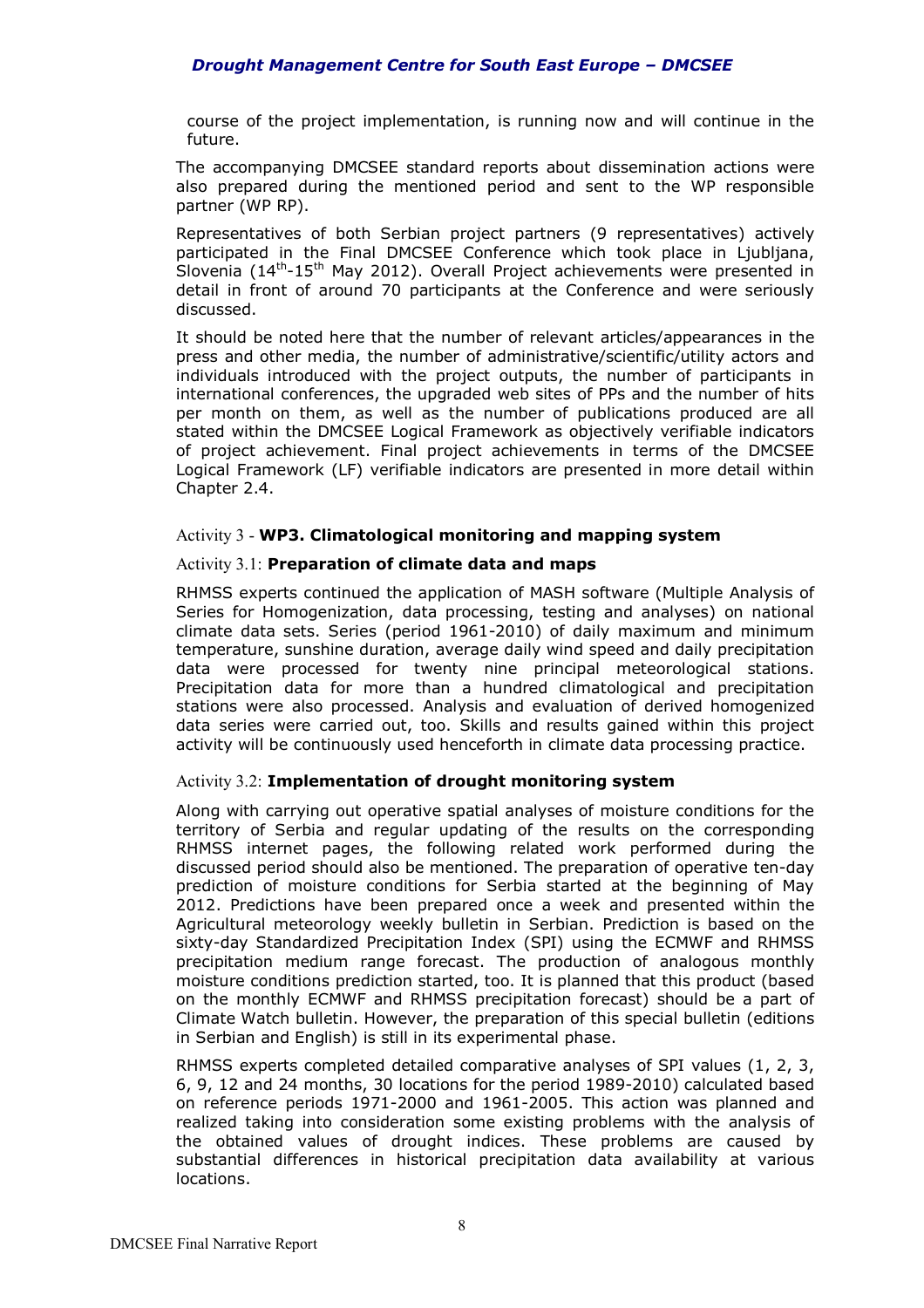Furthermore, RHMSS staff finished the work on operative calculation procedures and drought analyses based on the Palmer's Drought Severity Index (PDSI) and Palfai's Aridity Index (PAI). Analyses based on PAI were done for 30 locations in Serbia, for the 1961-2012 period. A part of the obtained results is presented in the Final project publication (edition in Serbian).

The degree of the realization of this WP could be assessed as good. Although the Serbian drought monitoring system on the basis on various indices, other drought indicators and products of weather/crop model had already been one of the most developed ones in the Region before the DMCSEE project start up, further improvements were made. Some calculation procedures were graded up and some other drought indices were introduced, as well as the medium range and monthly drought indices prediction at the national level.

#### Activity 4 *-* **WP4. Drought risk assessment**

#### Activity 4.1: **Drought impact reporting**

Under the activity 4.1.2 Calibration of drought indices, RHMSS was the leader of the preparation of methodology for regional drought early warning system. Subsequent to the extensive test model calculations and analyses, RHMSS experts prepared the technical paper titled:

Common methodology for early warning system based on integrated approach

and sent it to WP RP at the beginning of May. Procedures for the calculation and mapping of predicted monthly precipitation percentage and percentiles, as well as forecasted values of SPI for 1,2,3 and 6 months for the whole SEE region were also developed. Predictions are based on ECMWF-RHMSS regional long range forecast. Furthermore, the probabilities of extreme drought occurrence according to chosen thresholds for the above mentioned drought indices on the basis of ECMWF long range ensemble forecast are calculated and mapped for the whole region, too. All operative procedures are executed at the beginning of the month and forecasts are produced for each of three successive approaching months. The system is still in experimental operation, but products are available from the outset of 2012, as it was mentioned within this Chapter (Activity 2 - WP2. Communication and Dissemination).

In addition to that, a topic related addition to WP overall achievements presentation was prepared and sent to WP RP. It was showed at the Final DMCSEE conference.

Development and implementation of common methodology for regional drought early warning system is objectively verifiable indicator of achievement stated within the DMCSEE LF.

# Activity 4.2: **Drought vulnerability and risk assessment**

Joint work of UNSFA and RHMSS experts on the estimation of drought vulnerability on the basis of climatological and geomorphological data was finalized. A set of vulnerability maps for the territory of Serbia was created and the appropriate technical report titled:

Drought vulnerability estimate using climatological and geomorphological data

was prepared and submitted to WP RP at the beginning of March 2012.

For the purpose of estimation of drought vulnerability, UNSFA experts accomplished numerous model simulations with the weather-crop model ISAREG. The model was run using necessary biological, soil and meteorological data for selected locations in various regions of Serbia, for each year of the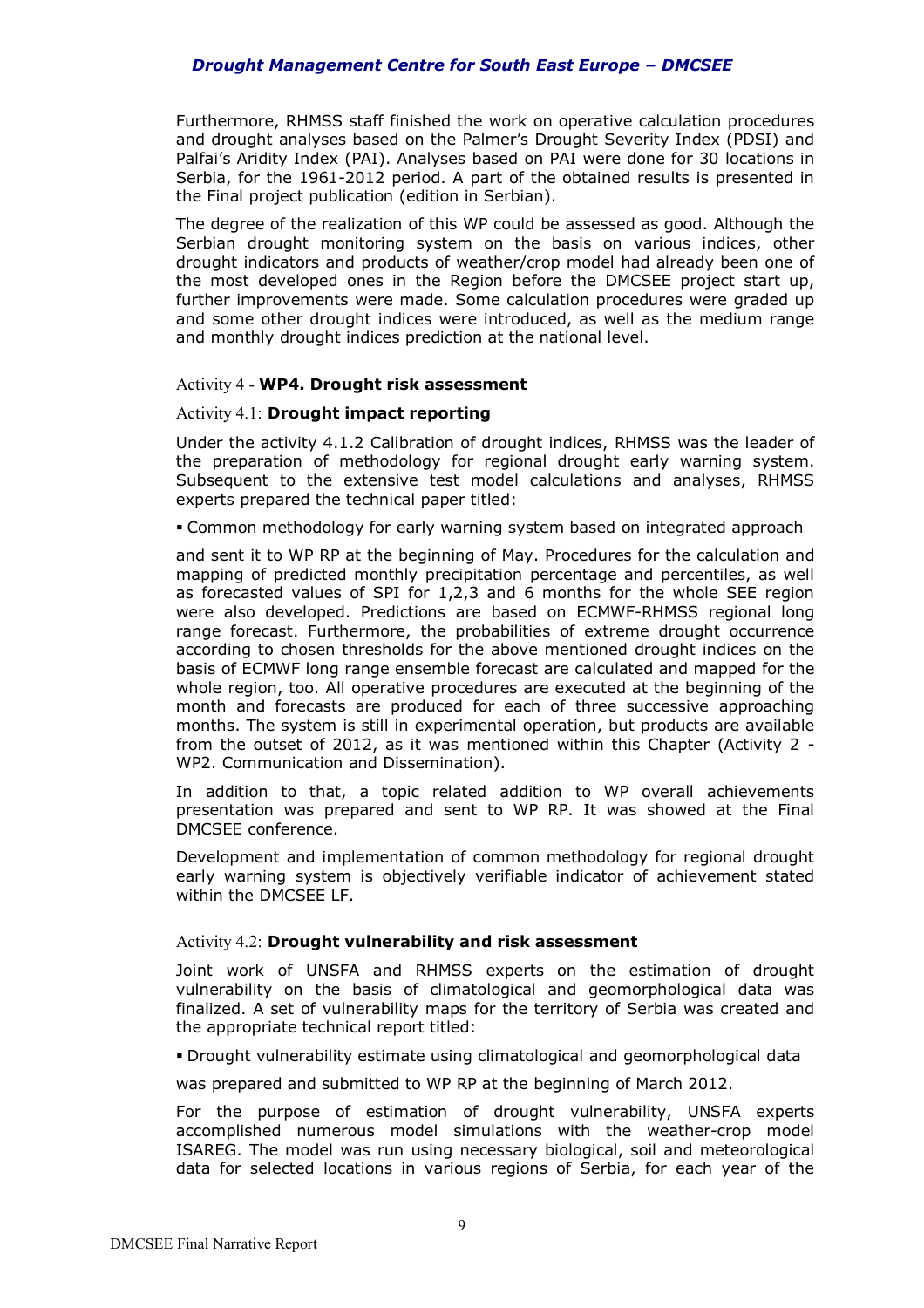1971-2010 period. A quite detailed report which contains various model outputs and vulnerability estimations titled:

Drought vulnerability estimates based on simulation using crop-yield models

was written and sent to WP RP near the end of January 2012. An article containing a selection of derived results was prepared for the Final project publication (edition in Serbian).

Provision of vulnerability estimates and preparation of vulnerability maps on the national and regional level based on GIS functionality is an objectively verifiable indicator of DMCSEE Project achievement.

# Activity 5 - **WP5. Capacity building trainings**

A national DMCSEE drought Seminar took place on  $26<sup>th</sup>$  and  $27<sup>th</sup>$  April 2012 in Belgrade, under the organization of RHMSS. Title of the Seminar was: "Drought monitoring, early warning and vulnerability assessment". Most of the DMCSEE Project topics were covered by Serbian project team presentations and were the subject of constructive discussion among the participants. There were thirteen presentations in total.

There were more than 40 Seminar participants who were chosen very carefully among them there were representatives of relevant Ministries, scientists from Universities and agricultural research institutes, experts from irrigation companies, owners of large farms, as well as journalists. All of them were very interested and directly acquainted with the DMCSEE project and its results. Some representatives of drought information users presented their activities on drought mitigation practices, too. The overall impression is that all of them were very interested and directly acquainted with the DMCSEE project and its results and that the Seminar was successful.

A relevant DMCSEE poster and an announcement placard were also prepared and DMCSEE leaflets (in Serbian and English) and adequate promotion packages were distributed on this occasion, too. A seminar press release was sent to a number of relevant media prior to the beginning of the meeting. During the Seminar a couple of interviews were given to media representatives.

A selection of the Seminar materials, including all presentations, is accessible on the RHMSS web page: *http://www.hidmet.gov.rs/ciril/projekti/index.php.*

The organization of the National drought seminars for users and the number of participants are also objectively verifiable indicators of achievement stated within the DMCSEE LF.

2.3. Activities that have not taken place.

As a matter of fact, there are no complex activities (work packages) without achieved noticeable results during the DMCSEE project implementation in Serbia. However, there are some activities that have not taken place, at least in the way and extent that they were originally planned. Some of the above mentioned activities should be particularly stressed, since their deficiency caused a considerable decrease of the percentage of utilization of the planned project budget assets. These activities are:

 4.1.1 A historical overview of drought impact records (DMCSEE budget item 5.2). Under this task, service subcontracting for the creation of an overall study at national level on the Drought impacts, management, preparedness, and mitigation practices based on historical records was planned. The project implementation start-up delay in Serbia, the lack of knowledge and experience of PP staff with conducting tender procedures and the complexity of planned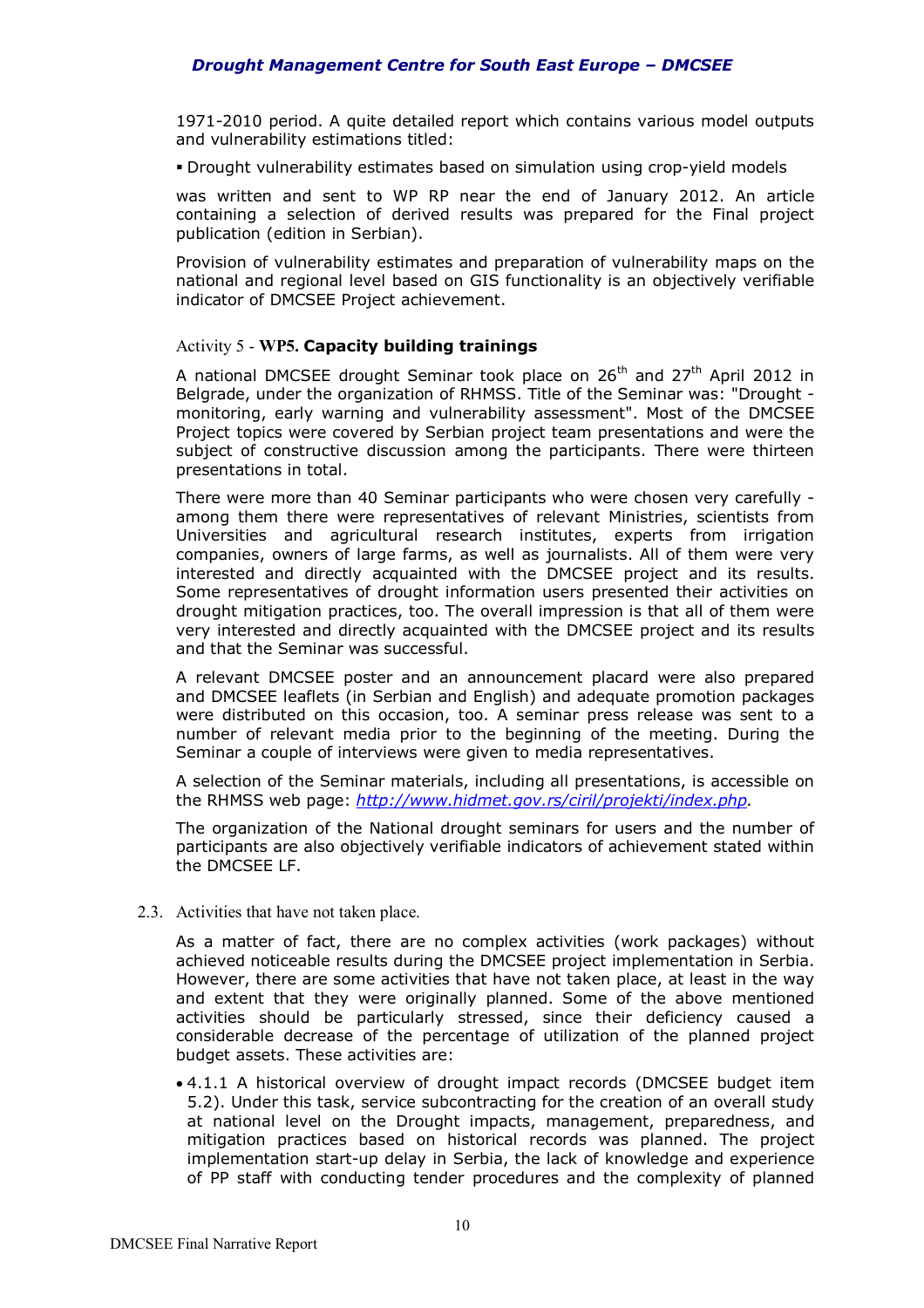work caused problems. The above mentioned causes led to the work not being done in the planned extent until the commonly defined task deadline. However, the UNSFA staff completed the analysis of some collected historical drought impact data and other available relevant materials (mainly referring to the previous decade) about the mitigation practices and drought management in Serbia, and prepared an appropriate overview. The report was submitted to WP RP and was accepted as satisfactory. Unfortunately, the preparation of a previously planned, really comprehensive study which would comprise a period of a couple of decades had to be left for some other opportunity. Maybe that plan was too ambitious, considering (primarily) the complexity of work on the gathering of different historical records from various sources for the entire territory of Serbia and for a long period.

 5.2. The organization of seminars for end users (DMCSEE budget item 5.7). During the DMCSEE project preparation it was agreed among PPs that at least one seminar for end users should be organized in each of the participating countries. Bearing in mind the severity of drought impacts, PPs from Serbia suggested the organization of two such events in this country. So, sufficient assets were consequently allocated within the project budget for this purpose. However, despite the impression that the first national drought seminar held in April 2012 was successful, the second one was not organized. It was planned for mid-September 2012, but was eventually cancelled. The reasons for this were primarily of organizational nature. It was estimated that the seminar could not be prepared at desired level since a part of the project team had to be engaged on high priority tasks during the stated term and the period immediately preceding it. Certain compensation to the seminar failure was achieved through the promotional action of UNSFA experts. They carried out a series of presentations across the Vojvodina province, as it was specified within the Chapter 2.2 (Activity 2 - WP2. Communication and Dissemination).

Furthermore, it should be said that there are still some shortcomings when it comes to the completion of the tasks of incorporation of DMCSEE project accomplishments into relevant national strategies and local policies and instruments. With reference to that, everyone should keep in mind that the fulfillment of such tasks surpasses the jurisdiction and capabilities of an unassisted Hydrometeorological service and the Universities. However, a few outcomes of recent activities on drought issues in Serbia (potential drought risks identification criteria) were included in the Manual of methodology for danger assessment and preparation of plans for protection and rescue in emergency situations, which was produced by the Ministry of interior in the middle of October 2012. Drought is listed among the natural hazards which cause extraordinary situations, i.e. severe consequences on the territory of Serbia. So, further noticeable progression with regard to this issue is expected.

# 2.4. Assessment of the results of the Action?

It is assessed that DMCSEE project implementation in Serbia was in general satisfactory, considering planned and achieved results and overall capacity building accomplished within the topic on the one hand, as well as initial distressing discrepancy of local financial regulations, the lack of previous experience with this type of projects (reporting procedures, tender procedures according to EC external actions, financial administration) and some practical problems with RHMSS civil servants project engagement, on the other.

All of the previously mentioned difficulties with the DMCSEE project implementation in Serbia were discussed in detail within both Interim Reports.

The results of the third year of Project implementation were presented within Chapter 2.2 of the Report. Here follows just a very short recapitulation of the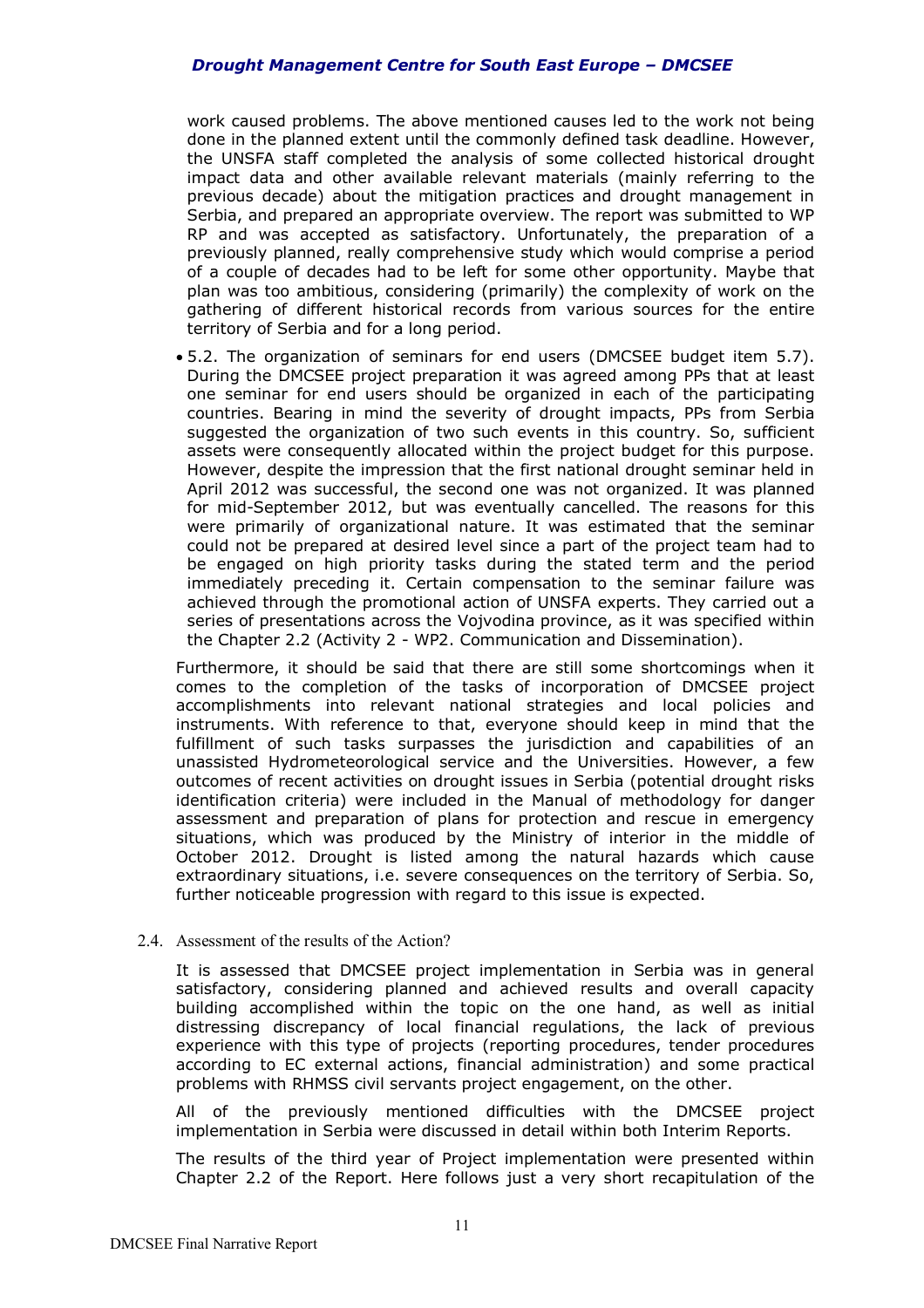activities and progress accomplished by Serbian PPs from the beginning to the end of the implementation in terms of LF verifiable indicators:

- An overview of national climate data availability, quality control procedures and processing, including information about interpolation and mapping procedures was prepared. Operative procedures for climate data series homogenization were introduced to climatological practice. Regarding mapping procedures, a significant capacity building within the topic also can be stressed. Practical guidelines (in Serbian) about the implementation of SAGA GIS software for climatalogical variables and drought indices mapping was prepared (Activity 3.1.)
- Three simple drought indices were operatively implemented and an appropriate technical report was prepared (target value was 3). In addition to that, ten-day and monthly moisture conditions prediction for the territory of Serbia based on the SPI drought index forecast in various time scales became operative (Act. 3.2);
- Technical report "Development of irrigation scheduling system" based on the executed simulations with irrigation scheduling model ISAREG was prepared. This report is the starting point of the implementation of a reporting irrigation system (Act. 3.2);
- Report "Drought impacts, mitigation practices and drought management" was created after the accomplishing the analyses of available relevant materials, as well as Report "Drought risk assessment based on impact archive". Both reports refer to the territory of Serbia (Activities 4.1 and 4.2);
- Within the task of establishing the SEE drought early warning system, operative regional moisture conditions analyses and prediction up to three months ahead was implemented. Estimation of probabilities of extreme drought occurrence in various time scales was included into the forecast products. A corresponding technical paper was prepared, too (Act. 4.1);
- Reports "Drought vulnerability estimate using climatological and geomorphological data" (which comprises set of drought vulnerability maps for Serbia) and "Drought vulnerability estimates based on simulation using cropyield models" were created (Act. 4.2);
- Connection to the DMCSEE Internet platform was achieved and the websites of Serbian PPs were upgraded through the addition of special DMCSEE pages and additional pages containing various drought products. The RHMSS Internet page "Moisture conditions" which contains a number of regularly updated drought monitoring products is visited nearly a thousand times each month. Moreover, PP from Serbia actively participated in development and promotion of special DMCSEE Internet platform. (Activities 2.2 and 2.3);
- Around 3000 individuals, potential Project end users, including approximately 350 relevant decision makers, administrative actors and scientists, have so far been directly acquainted with the project outputs, results and SEE programme in general by various dissemination activities. However, dissemination of project results will surely continue (Act. 2.4);
- Fifteen articles based on DMCSEE achievements were published, and three press conferences were held (Act. 2.4);
- The Final DMCSEE publication summary of project results was published, as well as a DMCSEE Leaflet, and two project posters and one announcement placard in Serbian were prepared and printed (Act. 2.4, target LF value was 3*)*;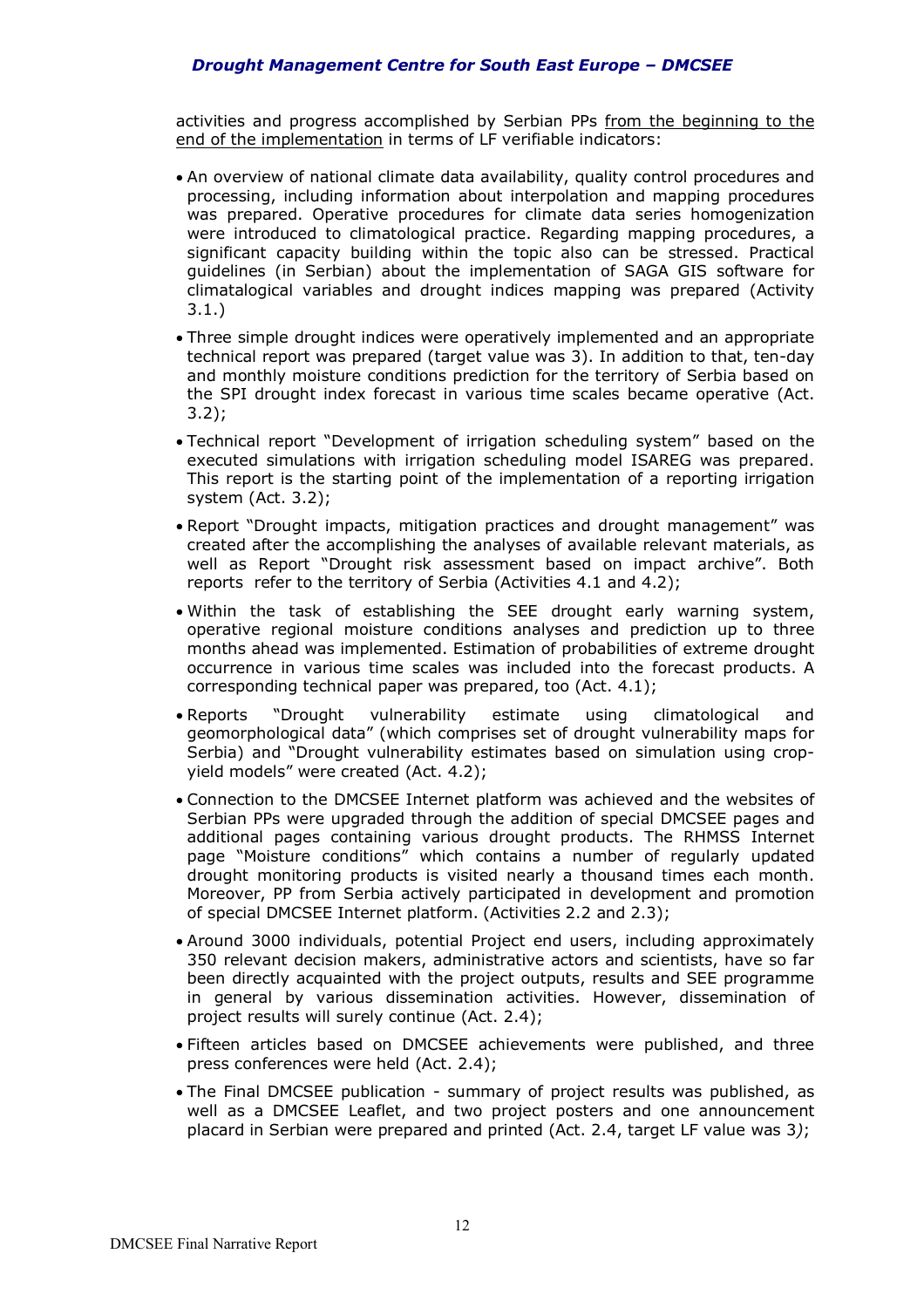- DMCSEE project acquirements were presented in a more detailed manner at six international conferences/symposiums/workshops (Act. 2.4, target LF value was 3);
- Project partners' staff attended eight DMCSEE trainings: Training on climatological homogenization and interpolation methods, Budapest, February 2010; Training on irrigation scheduling systems, Ljubljana June 2010; Training on drought vulnerability and risk assessment, Nafplion, Greece, November 2010; Additional practical training on climatological data processing methods, February-March 2011, Skopje, FYR Macedonia; Workshop on finalization of risk assessment, Laško, Slovenia, June 2011; Training on GIS internet platform reporting, Second training on irrigation scheduling systems and Workshop on permanent Drought Management Centre for South East Europe, Laško, Slovenia, June-July 2011 (Act. 5.1, target LF value was 5);
- Ten Serbian project staff members significantly increased their capacity in the field of drought monitoring, analysis and management. One of the previously mentioned experts and two more people considerably increased their knowledge and skills within the scope of administration of this kind of project. Moreover, three specialists significantly increased their capacity within the field of project financial administration (Activities 5.1 and 1.2, target LF value was 12).
- National DMCSEE drought Seminar for end users titled "Drought monitoring, early warning and vulnerability assessment" was organized (2). In addition, it may be pointed out here that one of the DMCSEE Consortium meetings which had not been initially planned was successfully hosted by Serbian project partners (Activities 5.2 and 1.3)
- 2.5. The outcome on both the final beneficiaries &/or target group.

Relevant DMCSEE drought related products (methodologies, studies, operative analyses and forecasts) are available to final beneficiaries. A recent fine example of the practical usage and benefits of improved drought products is the combat against severe summer drought in 2012. A long-lasting and very intensive drought encompassed almost the whole territory of Serbia and caused huge losses. In such situation, RHMSS analyses of drought status, weather and drought forecasts were regularly and frequently updated and disseminated via web and special bulletins to the relevant state authorities.

Contribution to the struggle against numerous forest fires (break out risk estimation and meteorological support to blowing-out actions) was especially emphasized during this period by the Emergency Headquarters of the Ministry of Interior.

2.6. Materials produced during the Action.

In addition to the preparation of numerous technical reports and papers, scientific articles, a few posters and various promotional materials (notebooks, time schedules, etc.), during the Action, the following publications were printed:

- Project Final DMCSEE publication the summary of project results (550 copies, in Serbian); and
- DMCSEE Leaflet Brochure (500 copies, in Serbian and in English).

The distribution of these publications began during the project implementation and is still going on. The publications are being delivered to relevant users: economic policy decision makers, researchers within scientific institutes and universities, as well as end users within the scope of various branches of economy: agriculture (agricultural production and trade organizations, farmers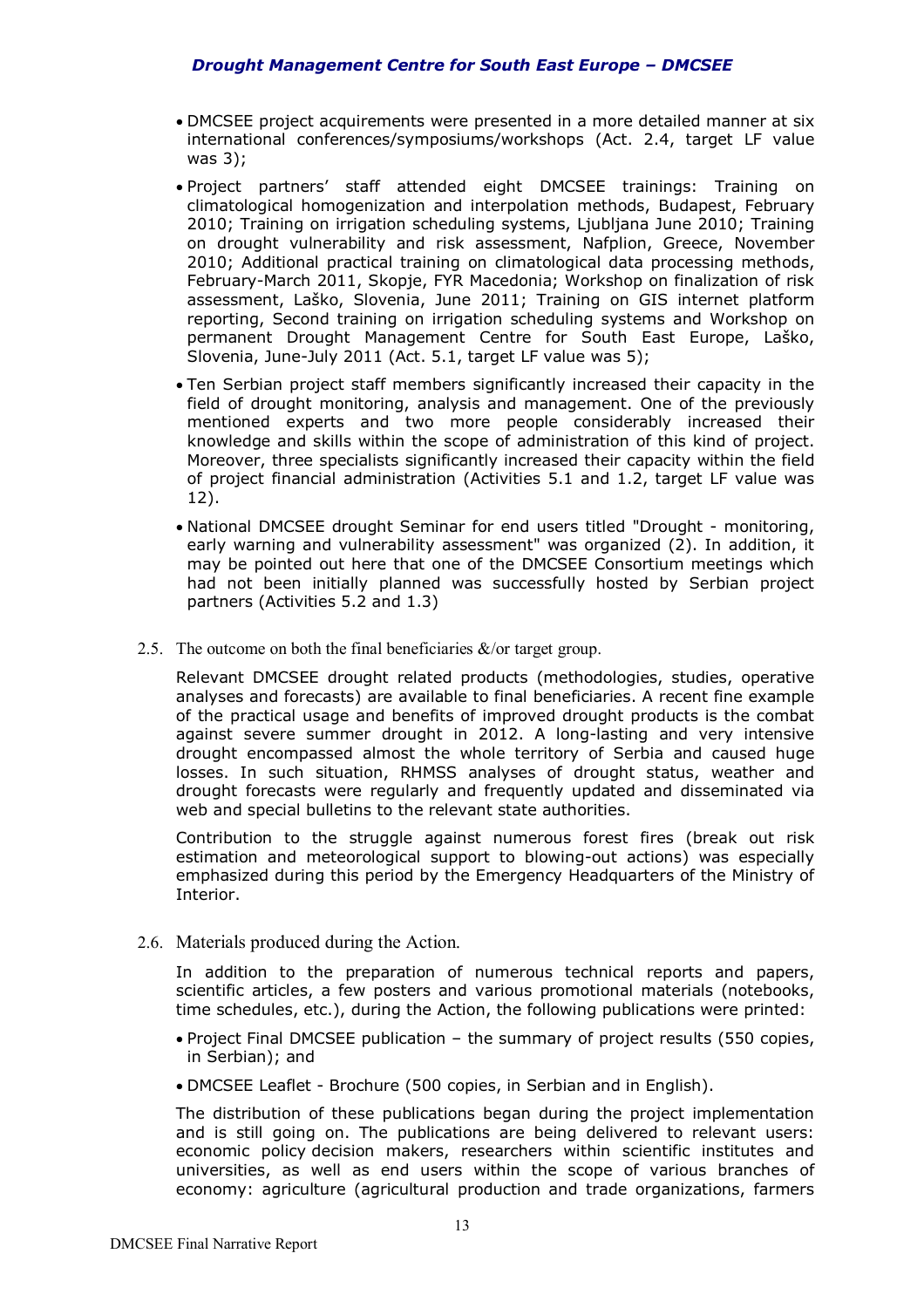and their associations, etc.), water utilities, energy, etc. by various means: by post according to the regularly updated list of beneficiaries, and directly, at the meetings organized by Serbian PPs, during working visits, etc.

It should be added that some additional materials prepared by other project partners, e.g. DMCSEE Newsletter, were also disseminated to the users in Serbia.

2.7. Contracts (works, supplies, services) above  $10.000\epsilon$  awarded for the implementation.

Five subcontracting procedures were successfully executed and awarded in the course of the DMCSEE project realization. However, none of the contracts was above 10.000 EUR. Appropriate supply and service single tender procedures were conducted, except for the project final audit contract when such procedures were not necessary.

2.8. Action continuation after the ending of the support from the European Union.

A considerable part of the DMCSEE project activities will doubtlessly continue in Serbia. Public funding of the activities related to drought management has existed in some extent after the end of the project – at least through the activities of relevant public bodies and institutions, e.g. hydrometeorological services, universities and other scientific institutions. For example: products of the RHMSS drought monitoring and forecasting system (which was enriched and improved under the Project) are still available and regularly updated and disseminated via internet presentation of the institution. RHMSS has continued this operative practice after the end of the project and both PPs are still carrying out activities for raising awareness and utilisation capacity of end users. Moreover, a realistic expectation is that most of the end users will have an economic interest to finance their drought impact mitigation activities based on the Project results.

2.9. Cross-cutting issues.

Concerning human rights, gender equality, the rights of people belonging to national, ethnic and other minority groups, children's rights etc., it can be stated that activities within the DMCSEE projects did not endanger human rights, gender equality, and rights of any minority group in any way. On the contrary, the project effects are assessed as positive. The overall DMCSEE project objective is reducing drought negative impacts by improving drought monitoring, preparedness and risk assessment. Since drought seriously affects economy in Serbia and hereby entire society, project goals and results should benefit all citizens.

Furthermore, DMCSEE project can be taken as a positive example concerning the personnel selection as well. In selecting experts for the participation in the project implementation, as well as during the period of project implementation there has not been any gender, nationality, ethnic or any other discrimination. To the contrary, percentage ratios of females and national minority members in the expert project team were even greater compared to those proportions in general population.

When it comes to environmental sustainability, it is reasonable to anticipate that the positive effects of the DMCSEE project results on the environment might be considerably stronger than the possible negative effects. The improvement of analyses and drought research methods, as well as the establishment of a system that would enable efficient monitoring and forecasting of this detrimental event as well as mitigation of its consequences, are not only important for agriculture, water management and other branches of economy, but also for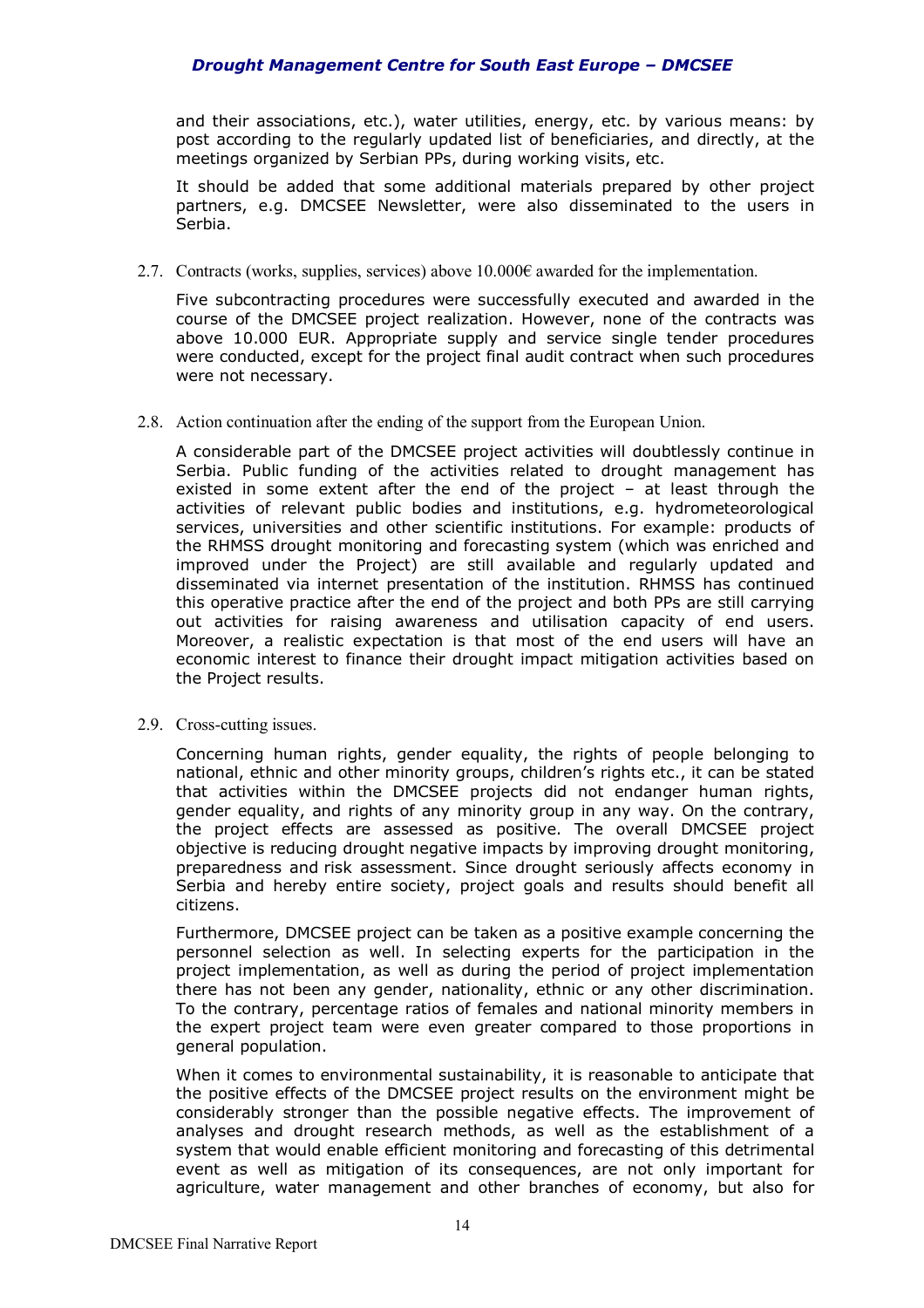forests and other natural ecosystems. It is assessed that the improvement of the drought management system will contribute to the reduction of a range of detrimental effects of drought in natural ecosystems (e.g. damages caused by forest and other types of open fires on native vegetation).

After all, it seems that participation in the realization of projects co-financed by the EU contributes to democratization, particularly by increasing the transparency of the decision making process. Regional character and transparency (regular reporting, rules of tender procedures, etc.) which characterize all phases of such projects – from proposal preparation, through adoption and realization, to evaluation are significant tools of democratization.

#### 2.10. Monitoring and evaluation of the Action.

During the Project implementation each of Project partners from Serbia prepared seven Internal DMCSEE Partner Activity Reports and sent it timely to Project LP. Furthermore, prior to Final Project Progress Report preparation, two Interim Project Reports (covering periods 11/26/2009 - 11/30/2010 and 12/01/2010 - 11/30/2011) were prepared and were approved by Delegation of the European Union to the Republic of Serbia.

Project activities in Serbia were the subject of monitoring mission carried out by the Results-oriented monitoring team of EC for the West Balkans region and Turkey. Relevant Project documentation was made available to the monitoring team, and after that, at the beginning of February 2010, the monitoring expert in charge visited RHMSS and UNSFA. During the meetings with the involved RHMSS and UNSFA experts, all Project realization issues were discussed in detail. Within the evaluation report which was prepared by monitoring team, some of the existing problems connected with the Project implementation in Serbia were mentioned. Nevertheless, the impression of PPs was that the report was generally positive. With reference to that, it should be stressed that the monitoring mission was executed just at the beginning of the action.

Overall DMCSEE project implementation flow and results was subjected to Interim and Final external evaluation (March and November 2011, executed by "Actum" agency). Serbian PPs contributed to the preparation of joint reports for the evaluation purposes by completing appropriate questionnaires, which were sent to LP. The Final Evaluation Report was generally assessed as positive. In some degree, exception was the topic concerning the dissemination activities. However, the Report referred to the period up to November 2011, when the national seminars for end-users still were not organized in the most of participating countries. Those seminars and other dissemination activities were conducted afterwards.

Feedback was received from DMCSEE project beneficiaries – various users of project results, which was at times was very constructive, often useful but almost always complimentary.

# 2.11. Organisation/partner benefits from the Action.

Skills and knowledge of Serbian project partners, as well as possibilities for their further utilization and dissemination, obtained through PPs' participation in the DMCSEE project are stated within a number of chapters of this Report. It should be recapitulated here that the most important PPs' benefits probably comprise: establishing of a closer cooperation among institutions/experts on drought issues at regional and national level; building capacity of PPs' staff for effective drought monitoring, analysis and forecast; promotion of two-way connections with various potential beneficiaries and gaining experience on proposal preparation and implementation of projects co-financed by the European Union.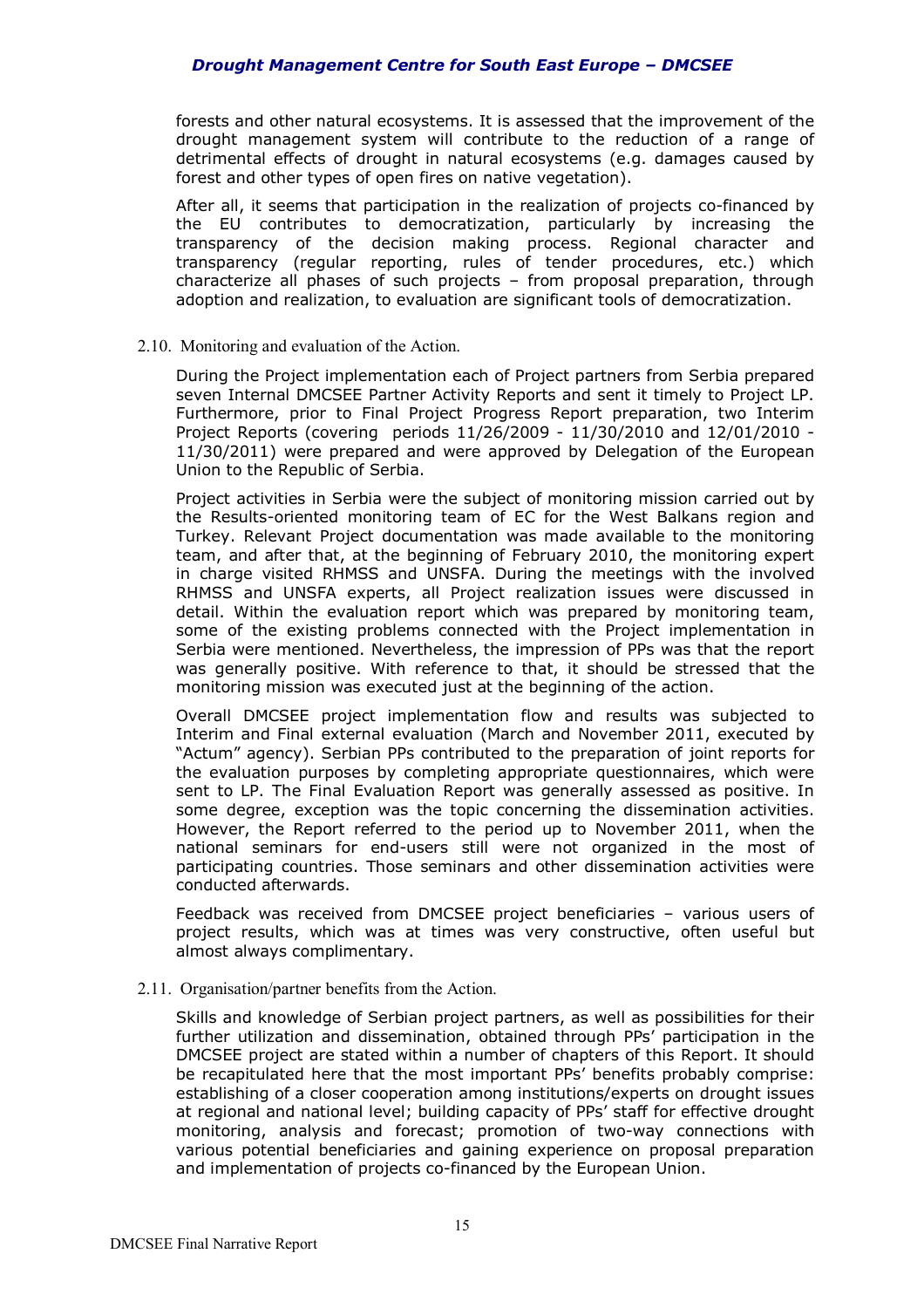# **3. Partners and other Co-operation**

3.1. Relationship between the formal partners of this Action.

The relationship, i.e. the cooperation and coordination of actions on the DMCSEE project implementation, between formal partners RHMSS and UNSFA might be assessed as very good, especially bearing in mind a well-known and long-lasting problem related to their financial relationship, caused by the circumstances beyond PPs' influence.

The closest and most advisable cooperation was also maintained with the Public Water Management Company "Vode Vojvodine" (PWMC-VV) which had the observer role in the Project.

Cooperation between Serbian and all other PPs (especially with following WP RPs: Hungarian Meteorological Service – OMSZ and Agricultural University of Athens - AUA), the organization of communication and project administration, may also be highly assessed. The activities were quite complex and the number of involved institutions and countries were not small. The Lead Partner (Environmental agency of Slovenia) and the consultant agency ("Alianta") in charge of the overall project coordination are primarily responsible for such positive assessment.

3.2. Partnership continuation.

A number of times there were serious discussions within the DMCSEE partnership on the possibilities of continuation of cooperation. General standpoint is that the continuation of a some kind of new joint action will be favorable to all DMCSEE involved institutions and countries. There is an interest in continuing the cooperation within the subject (not exclusively within this subject, of course) regardless of the form of cooperation: consolidation of the institutional permanent regional drought centre, implementation of another project or/and through bilateral cooperation. In addition to that, the opinion is that it is crucial that future cooperation should encompass relevant institutions from the SEE countries which did not participate in the DMCSEE project.

At the same time, some of the DMCSEE partners have been involved in the implementation of a regional project which is quite closely connected to the DMCSEE project scope. The partnership is mainly constituted of meteorological and hydrological services from the SEE region. The project title is: "Building Resilience to Disaster in Western Balkans and Turkey". Planned activities of the project cover some drought issues, too. The implementation (August 2012 - May 2014) is supported by the European Union, World Meteorological Organization and United Nations Office for Disaster Risk Reduction. So, certain regional cooperation related to the problems caused by drought has already been continued.

3.3. Relationship with State authorities.

The European integration process and regional cooperation improvement remained among national political priorities during the whole period of DMCSEE implementation, and it seems that so far those priorities have not significantly changed. Moreover, the notion is that there is a required level of awareness within the State authorities on the emergency of creating an effective regional and national management system for drought.

The relationships related to the project implementation between DMCSEE PPs and involved authorities were in general satisfactory. Certain problems caused by the ambiguity related to the financial issues and discrepancy of some relevant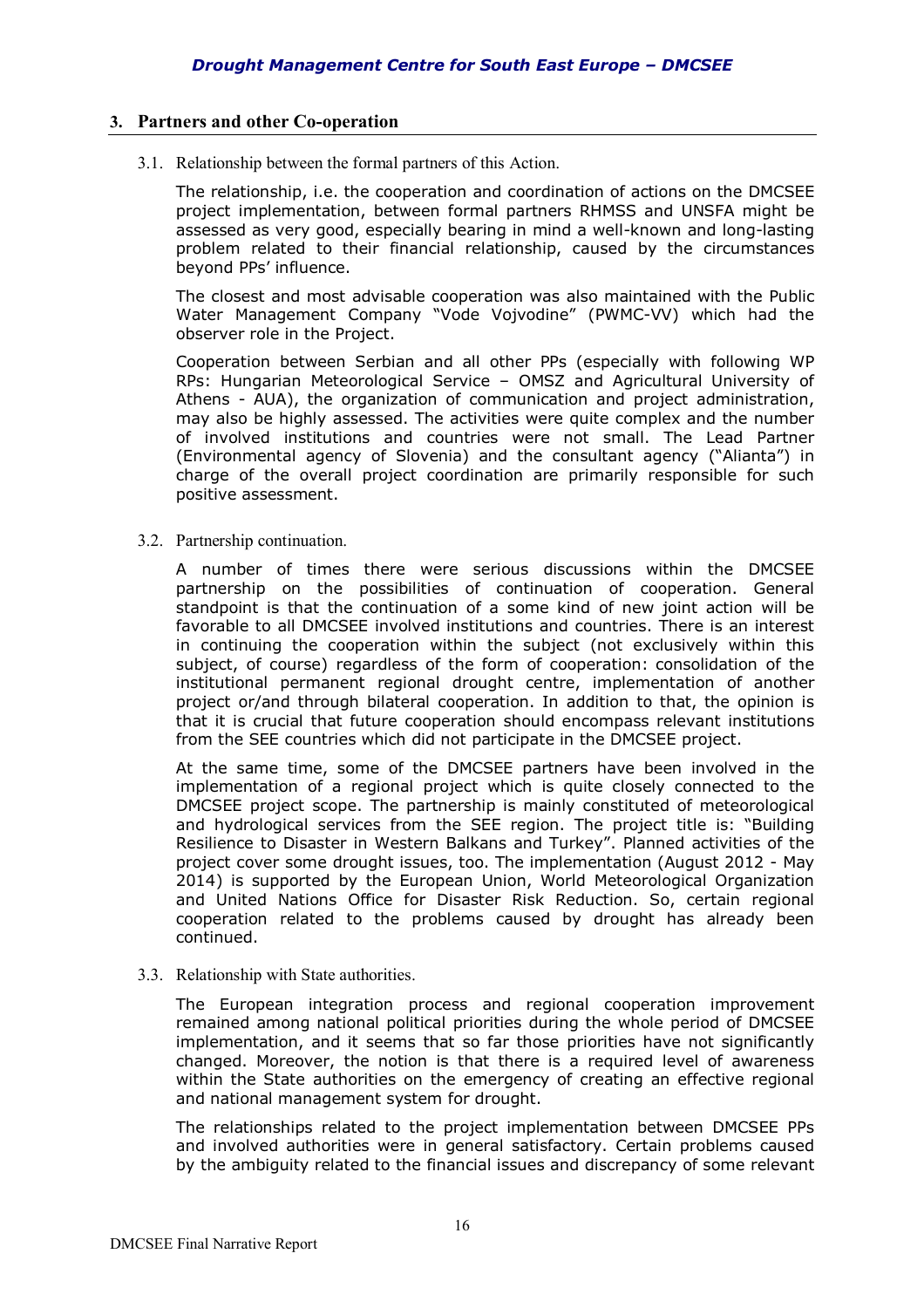local regulations that formerly existed were surpassed in time by joint efforts of PPs and relevant state authorities.

Valuable support of the NCP within the Serbian European Integration Office and financial staff of the Department of Contracting and Financing of the EU Funded Projects within MoF to DMCSEE project should also be stressed. The cooperation between the project team and NCP experts started with the project proposal preparation and was very good all the time. The support of NCP was not provided exclusively in the form of advice, consultations and organization of periodical trainings. Actually, the implementation went hand in hand with permanent communication and interactive, joint work. However, at times, the prolongation of planned DMCSEE activities in Serbia was induced by waiting for the comments, opinions, and instructions of NCP experts - more precisely: by NCP experts' preoccupancy.

3.4. Relationship with other organisations involved in implementing the Action.

The relationship with various potential final Project beneficiaries is developing in terms of contacting; providing information on the project outputs, possibilities for products usage and possible benefits; receiving feedback; and planning and execution of joint activities. That is a process. What was also encouraging was the already mentioned willingness of beneficiaries which attended the DMCSEE National drought seminar to present their activities, actively participate in discussions and give constructive suggestions.

Concerning the relationship with subcontractors it can be said that it was quite fair. It seems that difficulties arose because of the subcontractor's lack of experience in performing tender procedures according to the EC external actions. On the other hand, it can be mentioned that impression is that the agency engaged in the final project auditing did their job very professionally.

3.5. Links and synergies other actions

In addition to the links and synergies which were established during the first and the second year of the DMCSEE implementation, and mentioned within Interim reports, the following related actions which started up in 2012 should also be mentioned:

- . A structured network for integration of climate knowledge into policy and territorial planning" (ORIENTGATE); and
- . Joint Disaster Management risk assessment and preparedness in the Danube macro-region"(SEERISK).

The projects were approved within the SEE Transnational Cooperation Programme (the third strategic call). The defined period of implementation for both of them is  $1^{st}$  July 2012 –  $31^{st}$  December 2014. General objectives of the mentioned projects are within the scope of regional climate variability and climate change analyses, as well as the assessment and management of climate risks. RHMSS participates in their implementation and within the ORIENTGATE project has the leading role in one of the work packages. A part of attainments gained through the DMCSEE project will surely be incorporated in the ORIENTGATE and SEERISK project activities, and the importance of experience and skills which RHMSS staff gained is obvious. Some members of the former DMCSEE project team are already very actively working on these projects.

3.6. Previous EU grants.

Despite the fact that the Republic Hydrometeorological Service of Serbia carries out numerous tasks within the area of international cooperation in the field of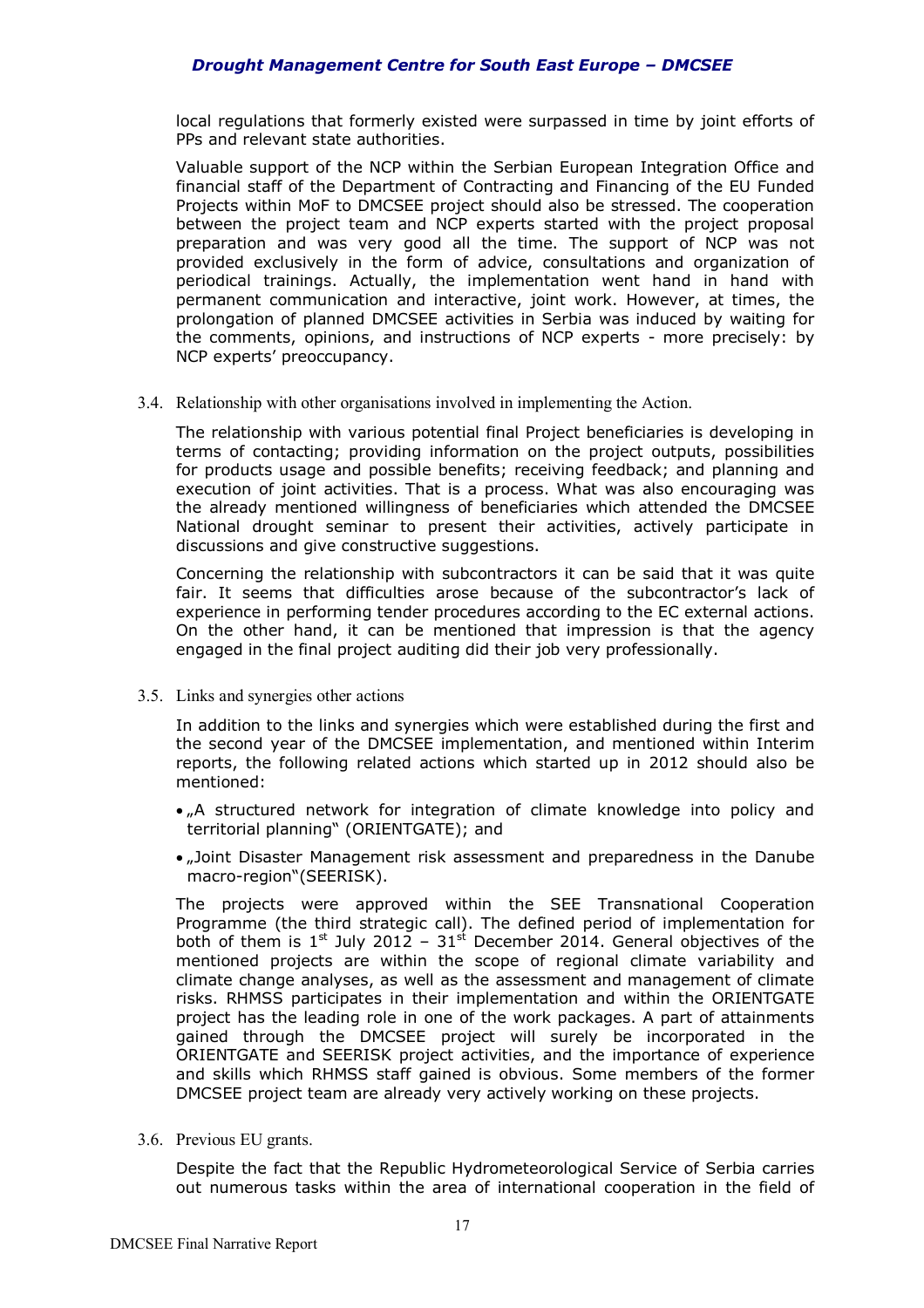meteorology, hydrology and climate (as a National Meteorological and Hydrological Centre), participates in programmes of technical cooperation with a number of relevant international organizations, and works on the development of bilateral cooperation, this institution has not enough experience with EU grants. Considering manner of implementation (financial execution, sub-contracting, etc.), the most similar to DMCSEE was the preceding Project "Upgrading of monitoring system for the assistance of the environment protection and flood prevention in Vojvodina" (CARDS Grant) which RHMSS realized within the Neighbourhood Programme Hungary–Serbia, 2004–2006. Previously gained experience in relation to some issues of project implementation technique in some degree supported DMCSEE project realization.

3.7. How do you evaluate co-operation with the services of the Contracting Authority?

Cooperation between the Serbian PPs and the services of the Contracting Authority may be assessed as good. Their support to the DMCSEE project was professional and valuable.

#### **4. Visibility**

During the implementation of DMCSEE a great attention was paid to the dissemination of project information and its outputs. Naturally, this refers to the fact that the EU contribution is determinant of the Action. Moreover, the entire DMCSEE Work package is devoted to the issues of communication, dissemination and visibility (Activity 2 - WP2). Dissemination activities which were performed during the third year of Project realization were described in detail within the Chapter 2 of this Report. Analogously, previous such activities were quite exhaustively presented within both Interim Reports. Here is only a very short chronological recapitulation of the most important DMCSEE visibility actions performed during the whole project implementation in Serbia:

- Publishing of an article about the DMCSEE Project start-up in the Yearbook "Vojvodina Waters 2009";
- Presentation in the form of a poster and leaflets to over 100 participants at the Conference "MELIORACIJE 10" ("Land Reclamation 10"), 2010;
- Demonstration to about 30 participants of the FAO&RHMSS SEE Subregional Seminar: "Mapping of and Policy Orientation for Adaptation to Climate Change", 2010;
- Press DMCSEE conference at Novi Sad Fair, 2010;
- Distribution of the Newsletter No. 1 to 40 relevant stakeholders, 2010;
- $\bullet$  Presentation at the  $7^{\text{th}}$  INTERNATIONAL FAIR OF ENVIRONMENTAL PROTECTION – ECOFair – around 300 DMCSEE leaflets were distributed, 2010;
- Promotion among over 50 participants of the WMO&RHMSS Fourth South Eastern European Climate Outlook Forum (SECOF-IV), 2010;
- Presentation of some DMCSEE achievements and Leaflet distribution to 120 participant at the Conference "Melioracije 11" ("Land Reclamation 11"), 2011;
- Hard copies of the DMCSEE Leaflet were sent by post to selected eminent stakeholders in Serbia (about 20), 2011;
- DMCSEE project acquirements were emphasized at the International Conference on the Status and Future of the World's Large Rivers, 2011;